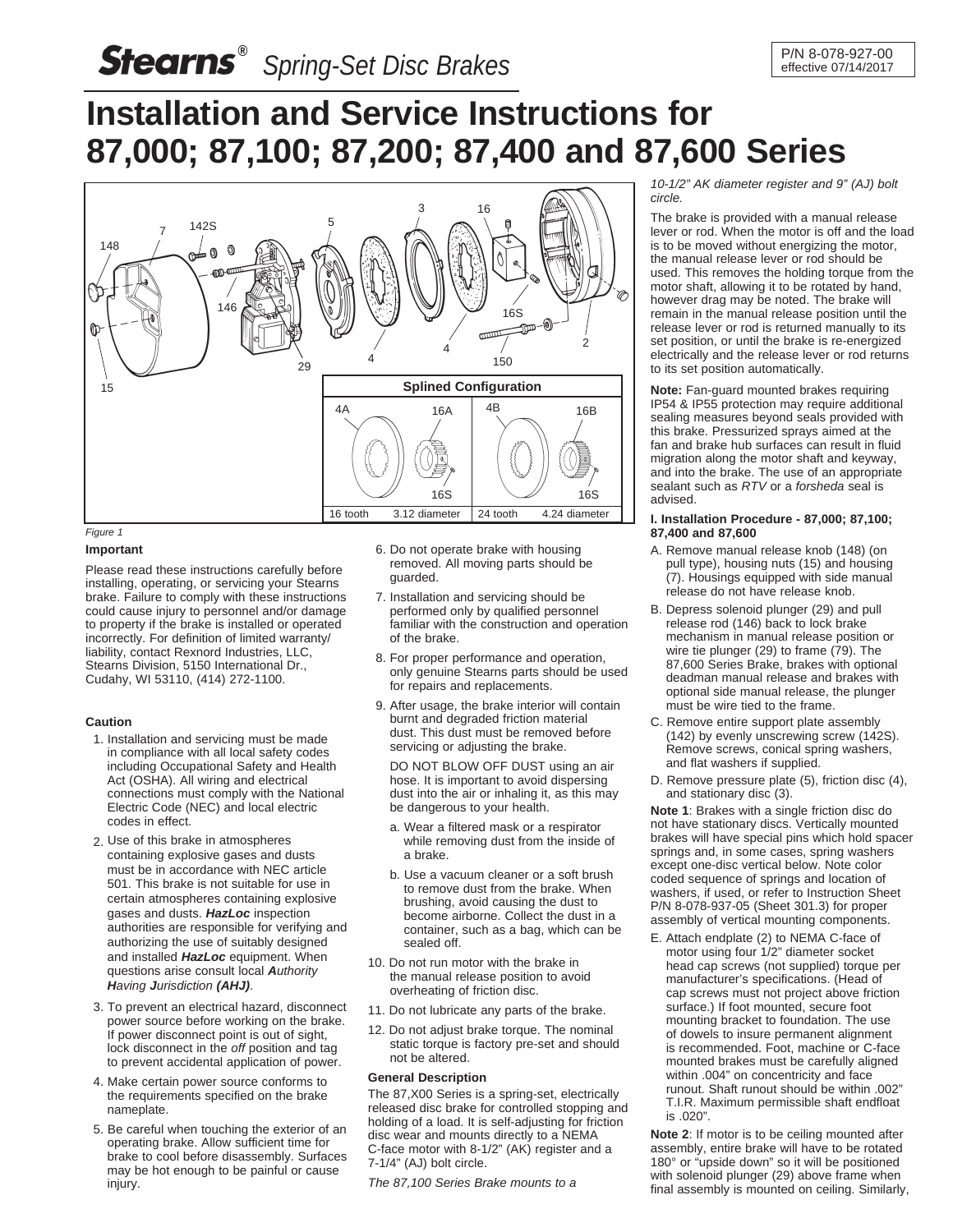for horizontal wall mounting, rotate 90°.

**Note 3**: The brake nameplate states mounting position; "horizontal, vertical above or vertical below." The brake must be mounted in that position. Horizontal brakes rated 35 lb-ft and less do not require modification to be mounted vertical below.

**Note 4**: A dimple drilled into the motor shaft for the hub set screw (16S), 90° from the key is recommended for vertical mounting.

F. Position hub (16) and key (by customer) on the motor shaft so outboard face of hub will protrude approximately 1/32" to 1/16" beyond face of last outboard friction disc. (Position may be determined by assembling friction disc(s) and stationary disc(s) onto hub, noting hub position, and removing disc(s).

Torque set screw (16S) as follows: 5/16 diameter - 13 ft-lb, 3/8 diameter - 24 ft-lb and 1/2 diameter - 52 ft-lb. If brake utilizes vertical mounting springs, do not assemble them when measuring for hub location.

G. Reassemble friction disc (be sure friction discs slide freely), spring (if vertical), stationary discs, and pressure plate in correct sequence and position. All parts must slide freely. The universal mounting pressure plate presently used has three tapered reliefs on outboard face. However, some older brakes used a pressure plate with a single tapered

relief marked top, which must be installed with relief facing manual release rod (146).

- H. Mount support plate assembly, torque screws to 50 in-lbs in endplate. Conical spring washer installed under the screw head. Flat washer used under the conical spring washer only with aluminum support plate. Be sure that assembly is mounted with the solenoid in a vertical position (plunger above frame) as shown when brake is horizontal. If release rod (146) is not in manual release position and has allowed the mechanism to overadjust, it will have to be reset before mounting support plate. In this case, the lever arm (17) throat will be near, or touching, the pinion (32) teeth. Refer to Figure 6 and *Self-Adjust Maintenance*. Loosen pressure spring cap screw (19) until pressure spring (11) is free, mount support plate assembly to endplate and retighten spring cap screw until snug. Do not overtighten! Torque to a maximum of 8 ft-lbs.
- I. Manually lift solenoid plunger to maximum travel, and release. Complete electrical connection. (See Section on *Electrical Connection of Brake*.) Depress solenoid plunger manually or electrically, and allow it to snap up. Repeat this process several times to set air gap on solenoid. (Check *Self-Adjust Maintenance* Section for proper gap measurement, or corrective action of improper gap.)
- J. Replace housing, nuts and manual release knob.

**II. Installation Procedure - 87,200** (See Figure 1A)

As shown in the exploded view, Figure 1A, the 87,200 Brake is very similar to the motor mounted 87,000 Series. It is, however, a self-supported, foot mounted unit, with an integral bearing supported through-shaft. Since disassembly is not required prior to mounting, installation is simplified.

- A. Bolt foot mounting bracket (34) to foundation uses four 3/8-16 cap screws and lock washers (not supplied). Torque cap screws to 110 ft-lb specifications. Dowels are recommended to maintain alignment.
- B. For reference purposes, the endplate mounting bolts, 1A, are torqued to 100-110 lb-ft for cast iron endplates; or 45-50 lb-ft for aluminum endplates.
- C. Do not exceed maximum overhung, or side load ratings on output shafts. 100 lbs. on housing end of brake, 150 lbs. on endplate/ foot stand end of brake. *(Measured at 1" from end of shaft).*
- D. See Section *Electrical Connection of Brake.*
- **Note:**To remove housing for servicing of the brake it is necessary to loosen the eccentric bearing sleeve. Loosen the set screw on the sleeve (35S) and, using a 3/16" drift pin, rotate the sleeve on the shaft until loose (about ±20°). Remove the housing nuts (15) and release knob (148), and slide the housing off the shaft. Reverse the procedure for re-assembly.

#### **III. Electrical Connection of Brake - All Models**

**CAUTION 1: Inverter Motor and Special Control Systems.** This brake contains either a single phase AC coil or DC coil that requires instantaneous power within  $± 10%$  of rating at the coil. A separate power source is required when this brake is used in conjunction with a motor or control system that limits voltage or current input (i.e. inverter motors) or causes a ramping of the power supply.

**CAUTION 2:** Class H coils with terminals. Do not bend lead wire crimp connection as this causes a fatigue in the metal which may break under vibration.

**Note 1**: Brake coil connections described here cover common motor connections. For nonstandard motor or control connections, contact respective supplier or Stearns Div. **Note 2**: Be sure lead wires to coil are not tight or pinched, and that leads will not be rubbed by friction disc, trapped between solenoid plunger and frame, caught between lever arm and endplate, or by linkage.

**Note 3**: On brakes with spacer heater, connect to appropriate power source. Heater is to be energized continuously, even during storage or rusting may occur.

### **A. AC coils, single or dual voltage**

1. Dual voltage coils may be factory preconnected for high voltage with wire nuts. Checking coil connection is suggested. On the 87,200 only, coil lead wire termination is accessible at lead wire outlet of endplate (2). Four lead style are marked on leads for connection per Figure 4. Two unmarked leads mean preconnection made for high voltage. If reconnection of a dual voltage

coil is required (two unmarked leads) on the 87,200, housing (7) must first be removed per Section and Figure 1A. Reconnect coil for appropriate voltage as shown in Figure 4. Bring out line leads.

2. On single voltage coils, connect coil to any two leads on single or three-phase motors of the same voltage as the brake. Refer to brake nameplate and coil number for correct voltage and frequency. See Figure 4 for dual voltage coil connection and connect to any two leads of single or three-phase motor of the same voltage. The brake can also be wired to external switch contacts providing proper voltage other than that used to control the motor. Normally, the motor and brake contacts are interlocked.

# **B. Connecting AC solenoid coils on dual voltage 230/460 three-phase motors**

To use a 230 volt coil (or a 230/460 dual voltage coil connected for 230 volts) with a 230/460 dual voltage three-phase motor, the brake leads are connected across two motor terminals as shown in Figures 2 and 3 or other equivalent combinations. If a 230 volt brake coil is connected as shown in Figures 2 and 3 the motor can be operated on either 230 volts or 460 volts with no effect on brake operation.



# **AC Voltage Coil Connection C. DC coils - all models** *Figure 2 Figure 3*

1. All Stearns DC coils are single voltage dual winding. A high current pull-in winding is initially energized to start the plunger movement, while a low current holding winding is momentarily shunted from the circuit until the plunger has pulled in. The older design incorporated a mechanical switch mounted to the solenoid frame and actuated by an arm mounted to the plunger to bring the holding winding into the circuit. In addition, coils over 48 Vdc have an arc

suppression module in parallel with the switch contacts to protect the contacts from arc erosion and suppress EMI. The polarity of the incoming power supply is immaterial with the mechanical switch. The new electronic switch design incor-porates an electronic timing circuit to allow the plunger to pull in, then electrically switch to the holding winding. Polarity of the power supply to the electronic switch and coil must be maintained. Refer to Figure 5 for proper wiring.

**Caution!** Never use a series resistor to drop power supply voltage to the coil as brake malfunction will result.

2. Due to high initial current demands of a DC solenoid, a separate DC power source

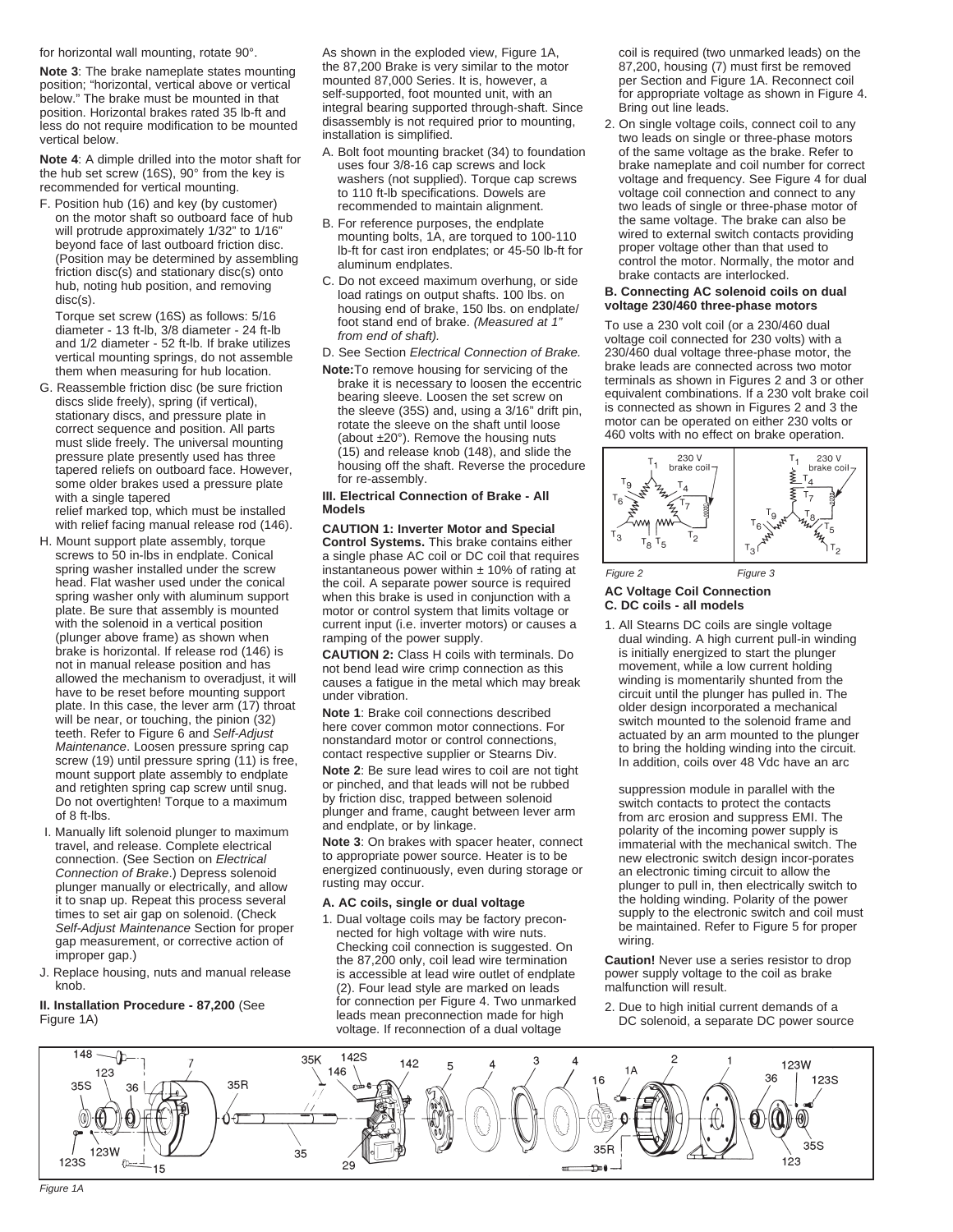

*Figure 4*

# **DC Voltage Coil Connection**



*Figure 5*

of adequate current capacity is usually required.

**Caution!** For electrical release of brake, apply full rated coil voltage instantly. Do not increase voltage slowly.

### **IV. General Maintenance - All Models**

**Warning!** Any mechanism or load held in position by the brake should be secured to prevent possible injury to personnel or damage to equipment before any disassembly of the brake is attempted or the manual release knob or lever is operated on the brake. Observe all cautions listed at the beginning of this manual.

**Note 1**: Replacement part kits for many items are available and contain retrofit instructions.

**Note 2**: The 87,400 Maritime Series and 87,600 Navy Brakes as well as the 87,000 Marine Duty Brakes, though similar in construction to the standard 87,000 Series commercial brakes, utilize special materials such as brass, bronze, ductile iron, etc. To obtain correct replacement parts for the Series 87,000 Marine Duty or the Series 87,400 and 87,600 Brakes, obtain brake serial number and consult factory.

#### **A. Coil replacement - all models**

All standard NEMA AC voltage coils are available in kits. Select coil kit from appropriate replacement parts list for the particular brake series being serviced.

All standard NEMA DC voltage coils are available in assemblies and may also be obtained from appropriate parts list.

# **B. Friction disc replacement - all models**

**Note**: Replace friction disc in single disc brakes when wear surface area is one-half the original disc thickness. In multiple disc brakes, replace all friction discs when throat of lever arm (17) is within 1/16" of touching teeth of pinion (32).

- 1. Observe cautions and warnings preceding *Installation Procedure*, in Section I, Follow Step A, then disconnect solenoid lead wires.
- 2. Continue with Steps B through D and Steps G through J. Be sure to reconnect coil leads before replacing housing (J).
- **C. Self-adjust maintenance** (See Figure 6)

Since the self-adjust brake automatically adjusts itself for friction disc wear, maintenance is held to a minimum. The solenoid is factory set with a 13/16" to 15/16" air gap, and requires no resetting, even when changing friction discs.

Measure air gap with brake fully assembled without housing.



*Figure 6*

**Note**: To measure solenoid air gap on vertically mounted brakes, grasp solenoid link to hold plunger in a free horizontal position and move toward solenoid frame until spring pressure is felt. Holding firmly in this position, measure air gap between mating (ground) surface on solenoid frame and solenoid plunger. Adjust to proper gap and check gap by again holding plunger as directed.

The gap is determined by the position of wrap spring stop (76). The normal operating gap is 13/16" to 15/16". Should this change, follow the steps listed:

1. If (stop) screws (76S) had been loosened and retightened, the air gap may require resetting. The gap is measured between mating surfaces of plunger (2) and solenoid frame (79), and may be increased by raising slightly, or decreased by lowering slightly, wrap spring stop (76). Be sure to retighten (stop) screws (76S). Manually lift plunger to maximum travel and release. Depress plunger, manually or electrically, and allow it to snap up. Repeat several times, then recheck air gap. (For vertically mounted brakes refer to Note in Section IV under Item C).

- 2. Tang of wrap spring (71) must be below, and must make contact with, wrap spring stop (76) when solenoid lever (28) is manually raised. If stop is bent outward, allowing tang to bypass it, rebend to square position, assemble correctly, and reset solenoid air gap as described in Paragraph 1.
- 3. Should air gap disappear due to overheating, oil or other lubricant may have been applied to solenoid lever and pinion assembly (8). Remove support plate assembly (142). Loosen pressure spring nut (19) until pressure spring (11) is free. Remove cotter pin (8P) from solenoid lever (28) and retaining ring (131R) from pivot pin (131). Note location of spacer washer (138) if used, and push pivot pin out to free affected assembly. Remove retaining ring (32R) from pinion (32) and disassemble. Parts should be thoroughly cleaned in

M.E.K. or equivalent solvent that does not leave a film. Dry all parts thoroughly and reassemble. Rotate pinion and wrap spring clockwise until tang (A) is aligned with centerline of the upper hole of the lever arm. Refer to Figure 7. Reassemble in reverse order. Do not retighten cap screw (19) until support plate



*Figure 7*

- assembly is mounted on endplate. Refer to Steps H and I of *Installation Procedure* to complete assembly. 4. Check condition and positioning of pinion
- (32) and rack (part of lever arm assembly, 17). Replace parts as necessary with complete assemblies. See following Sections.

#### **D. Solenoid lever and pinion assembly replacement - all models except Series 87,600**

If pinion (32) teeth are worn, replace entire assembly (8). Consult appropriate parts list for kit number. Check sector gear of lever arm (17) for wear.

#### **E. Lever arm replacement - Series 87,000; 87,100 and 87,200 only**

If sector gear teeth of lever arm (17) are worn, replace entire lever arm assembly available as a kit from appropriate repair parts list. Also check pinion (32) teeth for wear. See Item 8. Do not attempt to use this aluminum lever arm with Series 87,400 (Maritime) and Series 87,600 (Navy) Brakes.

#### **F. Pressure spring stud and nut replacement - Series 87,000; 87,100; 87,200 and 87,400**

On older designs of above brakes, Item (152) was threaded shoulder stud, Item (152P) was a solid pin. These items have been replaced by a spring tube, cap screw and spring pin. Replacement of any individual component requires replacement of all three older style components. Consult appropriate repair parts list for complete retrofit kit. The 87,600 (Navy) Brake uses the pressure spring stud and nut arrangement. Consult appropriate master plan drawing for piece part numbers.

# **V. Troubleshooting**

## **A. If brake does not stop properly or overheats, check the following:**

- 1. Is manual release engaged, and is motor energized?
- 2. Friction discs may be excessively worn, charred or broken.
- 3. Hub may have become loose and shifted